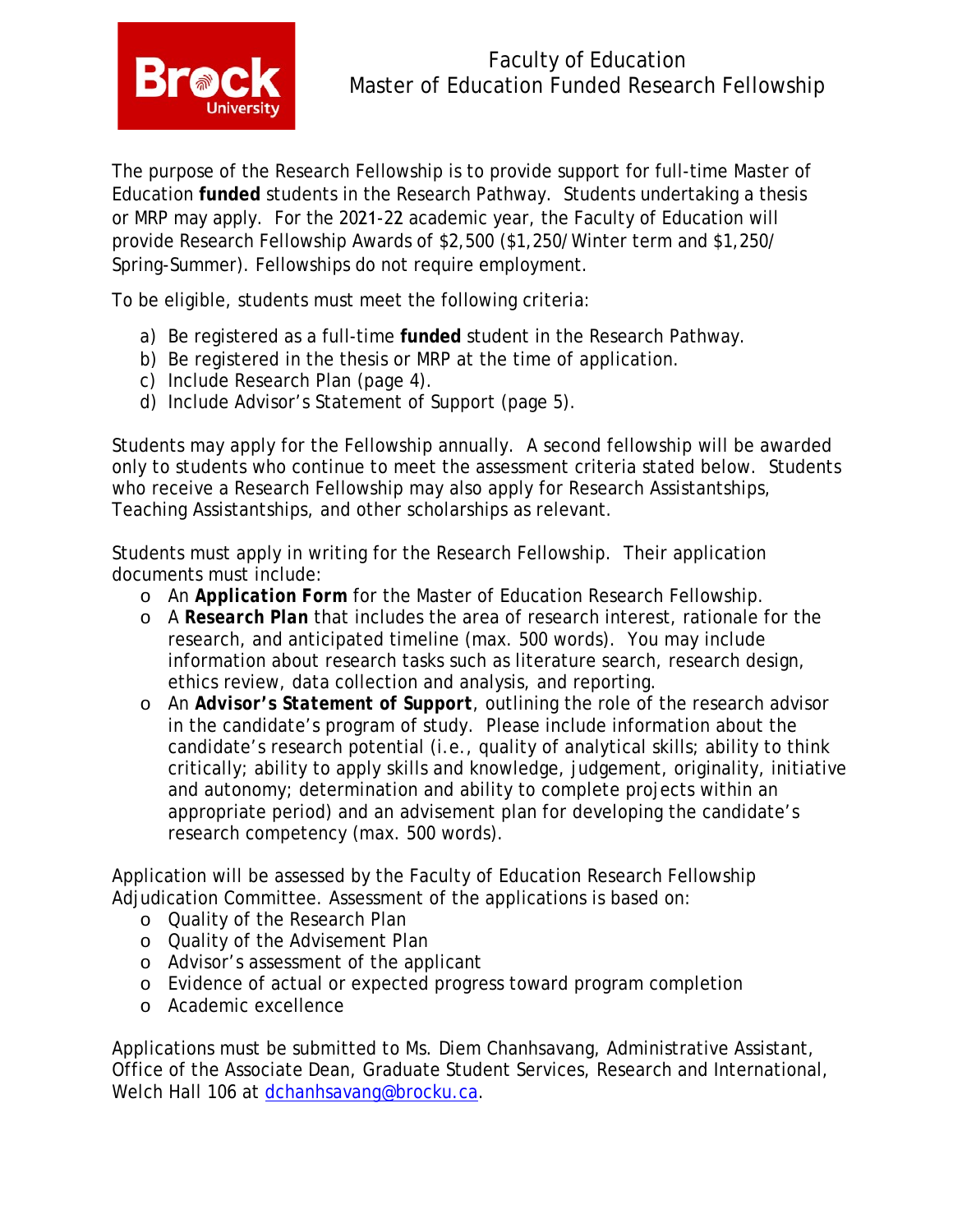## FACULTY OF ECUATION Master of Education Funded Research Fellowship **\$2,500 per Year** (\$1,250 for Winter term & \$1,250 for Spring-Summer term)

# APPLICATION FORM Submission Deadline: February 28, 2022 *Full-time M.Ed. students in the Domestic Program are eligible to apply*

| <b>Student Number:</b>                                                                                                              |            |                                  |  |  |
|-------------------------------------------------------------------------------------------------------------------------------------|------------|----------------------------------|--|--|
| Last Name:                                                                                                                          |            | <b>First Name:</b>               |  |  |
| <b>Mailing Address:</b>                                                                                                             |            | Email Address:                   |  |  |
| <b>Academic Information:</b>                                                                                                        |            |                                  |  |  |
| <b>Full Time Status:</b>                                                                                                            | $\Box$ YES | $\square$ NO                     |  |  |
| Exit Requirement: $\Box$ MRP                                                                                                        |            | $\Box$ Thesis                    |  |  |
| Area of Specialization:                                                                                                             |            |                                  |  |  |
| <b>Entry Date:</b>                                                                                                                  |            | <b>Expected Completion Date:</b> |  |  |
| Advisor:                                                                                                                            |            |                                  |  |  |
|                                                                                                                                     |            |                                  |  |  |
| Permission to Release Academic Transcripts<br>Please check below to indicate your consent to the Release of Academic Transcripts as |            |                                  |  |  |

included in your Application File to the Faculty of Education Research Fellowship Adjudication Committee.

| Consent to Release Academic Transcripts: | $\square$ YES | $\square$ NO |
|------------------------------------------|---------------|--------------|
|------------------------------------------|---------------|--------------|

#### **Exceptional Circumstances**

If there are any exceptional circumstances that you wish the FOE Research Fellowship Adjudication Committee to consider as part of your application, please submit a brief explanation on a separate sheet.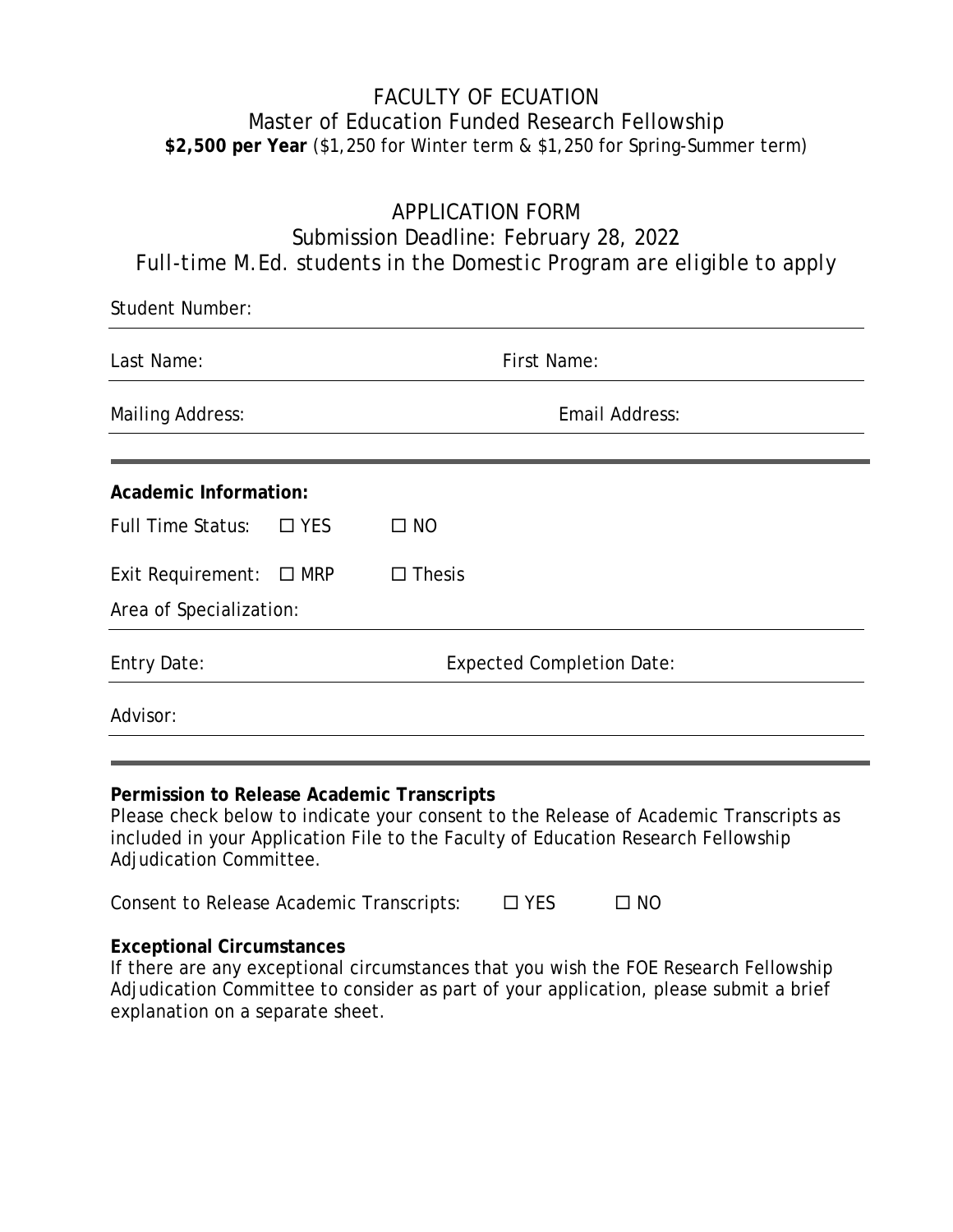**Please provide the following information (use additional type-written sheets if necessary):**

Workshop/Information Sessions (specify any previous attendance at workshops, colloquia, information sessions offered through the Faculty of Education, Office of Graduate Studies, Office of Research Services, Library)

Tutorial Sessions (specify meetings with advisor(s), Faculty of Education Research Officer, others)

External Opportunities (specify conference, training sessions, publishing opportunities)

Please also include the **Research Plan**, and the **Advisor's Statement of Support** for consideration by the Faculty of Education Research Fellowship Adjudication Committee.

Signature: <u>X</u> Date: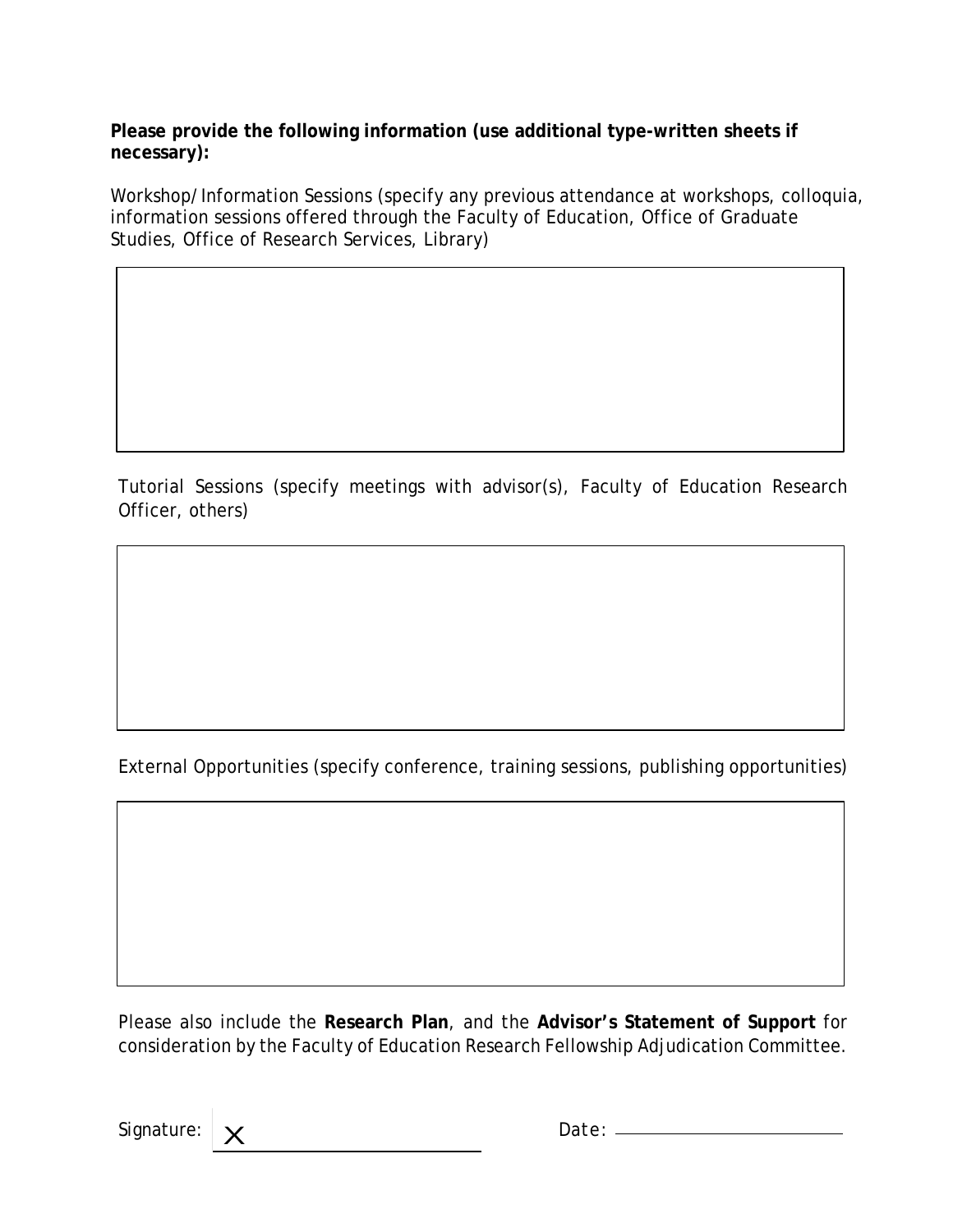## Master of Education Funded Research Fellowship Full-Time Master of Education Student Research Plan *To be completed by the student upon consultation with the advisor*

| <b>Student Name:</b> | Student ID#:         |
|----------------------|----------------------|
| Advisor:             |                      |
| Signature of Student | Signature of Advisor |
| Date                 | Date                 |

Please describe the plan for your research as part of the Master's Fellowship. Make sure that your plan includes your area of research interest and rationale for the research (max. 250-300 words) and the potential research path and time (max. 250- 300 words). As part of the latter, you may include information about research tasks such as literature search, research design, ethics review, data collection and analysis, and reporting/communication of results.